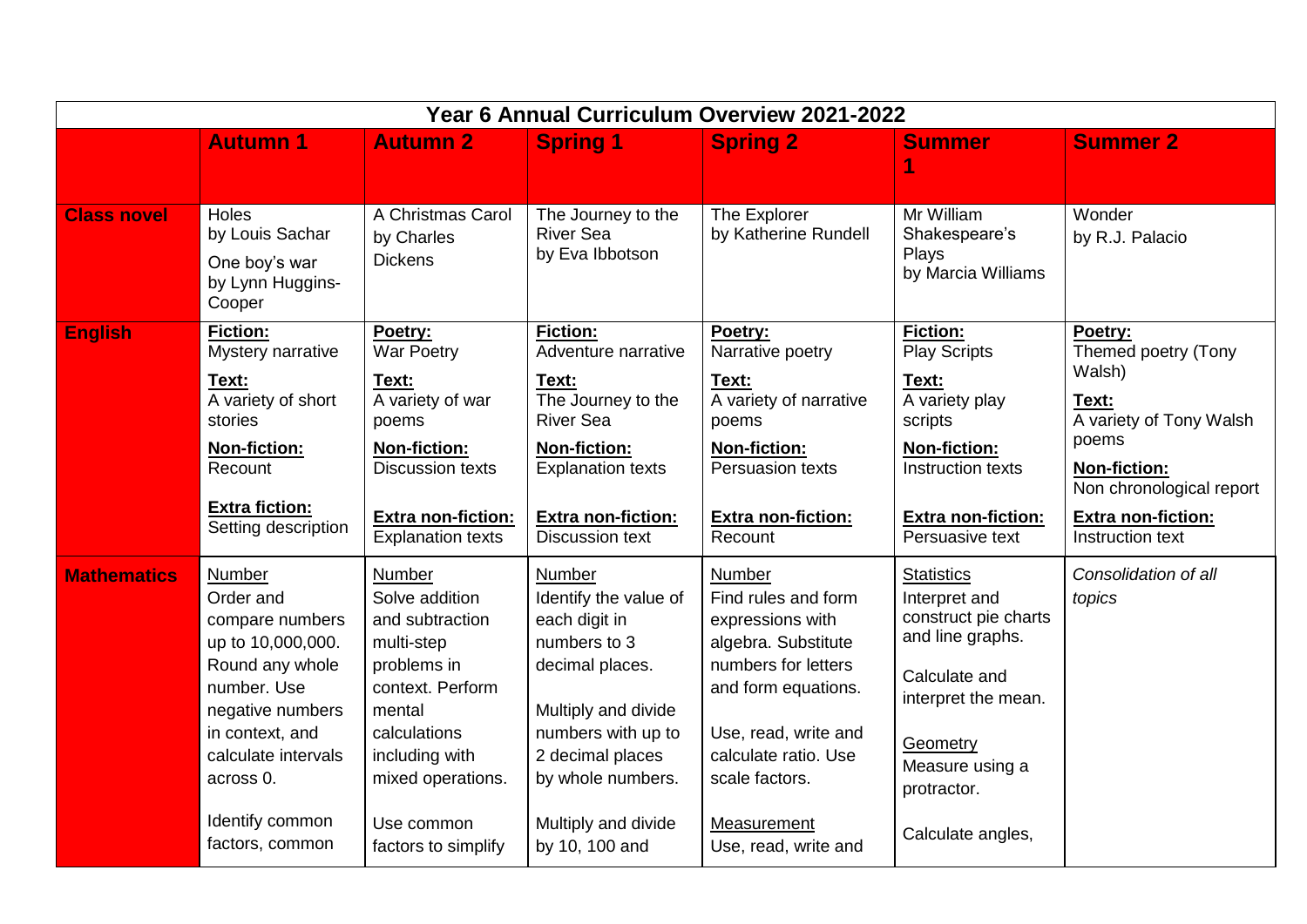|                  | multiples and<br>prime numbers.<br>Multiply and<br>divide numbers<br>up to 4 digits by 2<br>digits. Perform<br>mental<br>calculations<br>including with | fractions. Add<br>and subtract<br>fractions with<br>different<br>denominators<br>and mixed<br>numbers. Multiply<br>simple pairs of<br>proper fractions. | 1000.<br>Convert decimals<br>to fractions.<br>Convert fractions to<br>decimals.<br>Recall and use<br>equivalence                  | convert between<br>standard units.<br>Calculate, estimate<br>and compare<br>volumes of cubes<br>and cuboids using<br>standard units<br>including cubic<br>centimetres and | including vertically<br>opposite, in a<br>triangle,<br>quadrilaterals and<br>regular polygons.<br>Draw shapes and<br>nets accurately. |                                                                        |
|------------------|---------------------------------------------------------------------------------------------------------------------------------------------------------|---------------------------------------------------------------------------------------------------------------------------------------------------------|-----------------------------------------------------------------------------------------------------------------------------------|---------------------------------------------------------------------------------------------------------------------------------------------------------------------------|---------------------------------------------------------------------------------------------------------------------------------------|------------------------------------------------------------------------|
|                  | mixed operations.                                                                                                                                       | Divide proper<br>fractions by<br>whole numbers.<br>Geometry<br>Draw and<br>translate simple<br>shapes on the<br>coordinate plane.                       | between simple<br>fractions decimals<br>and percentages<br>including in<br>different contexts.<br>Find percentages<br>of amounts. | cubic metres.<br>Convert<br>measurements of<br>time from a smaller<br>unit of measure to a<br>larger unit.<br>Find the area and<br>perimeter of shapes.                   |                                                                                                                                       |                                                                        |
| <b>Geography</b> |                                                                                                                                                         | Topic: Where does<br>all of our stuff<br>come from?                                                                                                     |                                                                                                                                   | Topic: Are we<br>damaging our world?                                                                                                                                      |                                                                                                                                       | Topic: How will our world<br>look in the future?                       |
| <b>History</b>   | Topic: WW1&2<br>How did WW2<br>impact our local<br>area?                                                                                                |                                                                                                                                                         | <b>Topic: Ancient</b><br>Greece<br>Why should we<br>thank the Ancient<br>Greeks?                                                  |                                                                                                                                                                           | Topic: Early Islamic<br>Civilisation<br>Where did early<br><b>Islamic Civilisation</b><br>begin and what did<br>they leave behind?    |                                                                        |
| <b>Science</b>   | Animals including<br>Humans: Staying<br>Alive                                                                                                           | Electricity:<br>Electrifying                                                                                                                            | Light: Let it shine                                                                                                               | Evolution and<br>Inheritance: We're<br>Evolving                                                                                                                           | Evolution and<br>Inheritance: We're<br>Evolving (continued<br>due to SATs)                                                            | <b>STEM</b> focus<br>*STEM<br>Habitats: Classifying<br><b>Critters</b> |
| R.E              | U2.3 What do religions say to us when<br>life gets hard?<br>Believing<br>Religions and worldviews Christians                                            |                                                                                                                                                         | U2.5 Is it better to express your beliefs in<br>arts and architecture or in charity and<br>Generosity?<br>Expressing              |                                                                                                                                                                           | U2.7 What matters most to Christians and<br>Humanists?<br>Living<br>Religions and worldviews: Christians and                          |                                                                        |